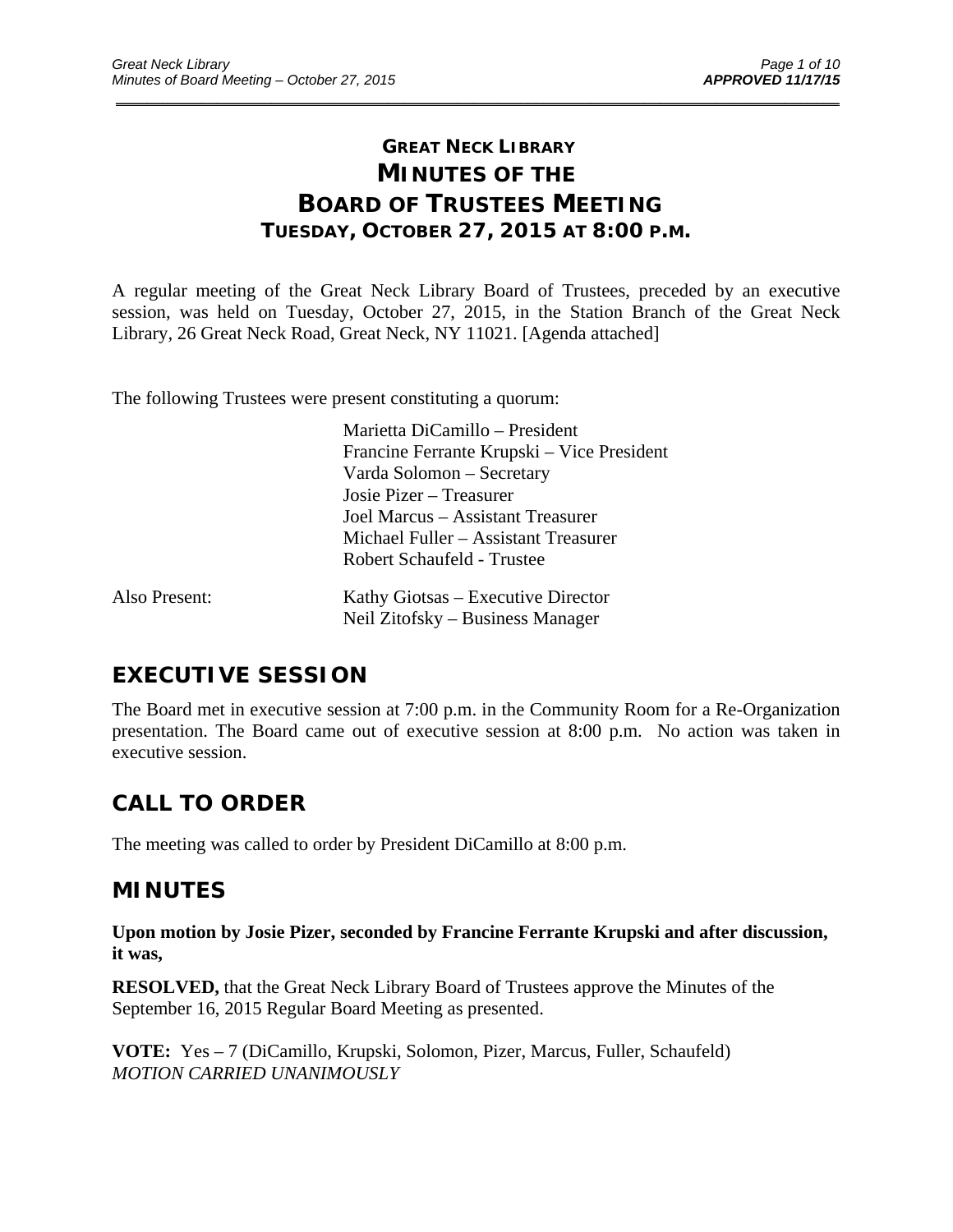# **TREASURER'S REPORT**

## **Upon motion by Josie Pizer, seconded by Michael Fuller, and after discussion, it was,**

**RESOLVED,** that the Great Neck Library Board of Trustees accept the following financial reports which have been reviewed by the Treasurer:

- October 27, 2015, Treasurer's Report;
- Warrant dated September 5, 2015 through October 9, 2015, the sums set against their respective names, amounting in the aggregate to \$264,107.10;
- Payroll Warrants for pay dates September 3, and September 17, 2015, which have been reviewed by the Treasurer, in the amounts of \$123,892.30 and \$127,318.26 respectively, for a total of \$251,210.56.

**VOTE:** Yes – 7 (DiCamillo, Krupski, Solomon, Pizer, Marcus, Fuller, Schaufeld) *MOTION CARRIED UNANIMOUSLY* 

# **PAYROLL CHANGES**

## **Upon motion by Josie Pizer, seconded by Francine Ferrante Krupski, and after discussion, it was,**

**RESOLVED,** that the Great Neck Library Board of Trustees accept the Payroll Changes reports of September 9 through October 16, 2015 as presented, which have been reviewed by the Finance Committee.

**VOTE:** Yes – 7 (DiCamillo, Krupski, Solomon, Pizer, Marcus, Fuller, Schaufeld) *MOTION CARRIED UNANIMOUSLY* 

# **REPORTS**

## **Branch Committee**

Trustee Fuller reported that he intends to hold a meeting in November.

## **Building Advisory Committee (BAC)**

President DiCamillo reported that a furniture committee meeting was held at Station Branch last week for re-selection of coordinating carpet and fabrics, and there was unanimous agreement on the new selections. Trustee Pizer stated that although she was not in attendance at this meeting, she was told that all who attended were pleased with the new selections. President DiCamillo requested that samples of the agreed upon carpet and fabrics be brought to the November  $5<sup>th</sup>$ BAC meeting.

## **Grants**

Per Kathy Giotsas and Neil Zitofsky, there is presently nothing new to report.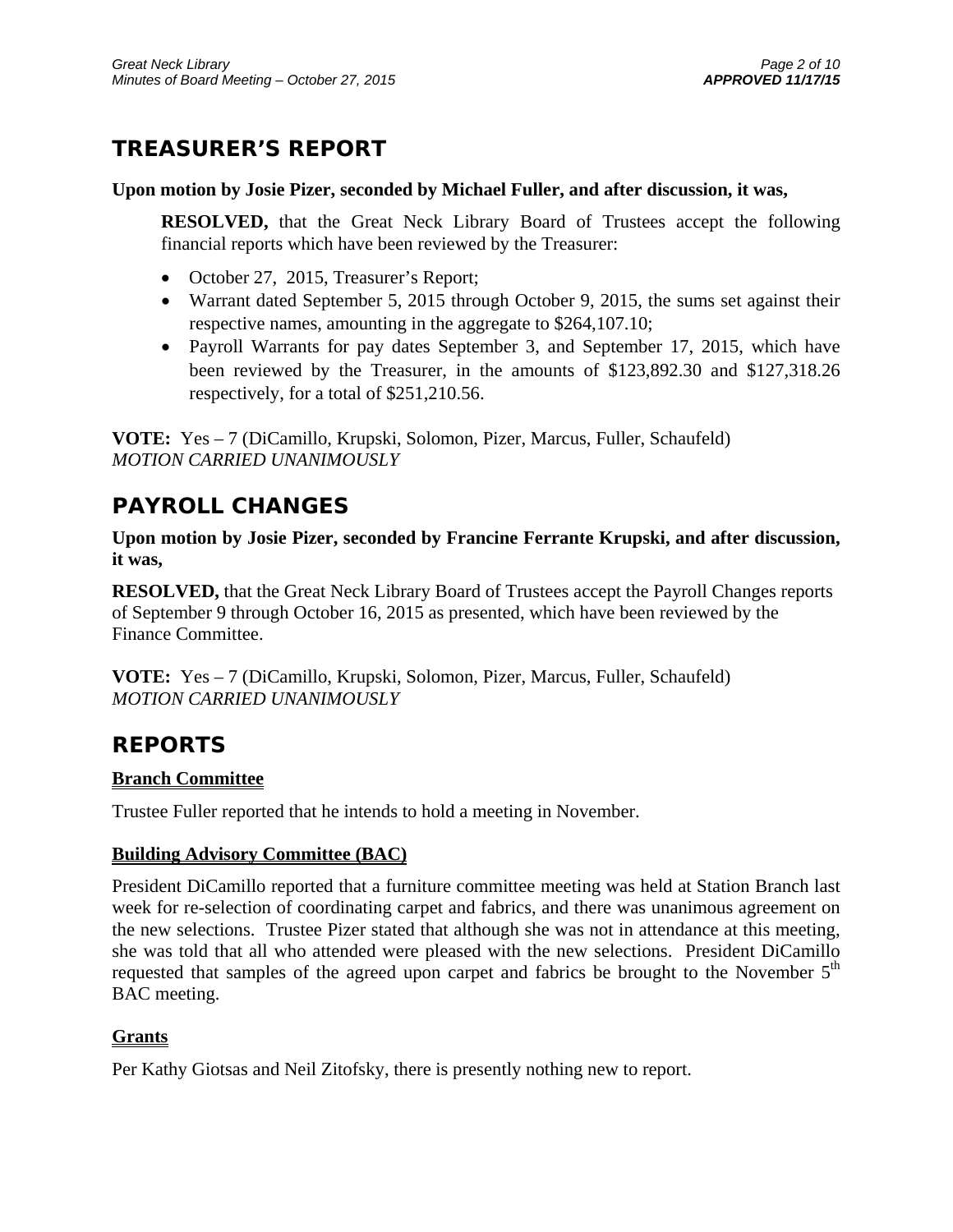## **Long Range Planning**

Committee Chair Varda Solomon stated that Long Range Planning work overlaps with the Programming Committee. A meeting for Long Range Planning will be scheduled after the November 3rd Programming Committee meeting at the Parkville Branch.

## **Policy Committee**

Trustee Marcus reported that the next meeting of the Policy & By Laws Committee will be held on November  $4^{\text{th}}$ .

## **Programming Committee**

Committee Chair Varda Solomon reported that the next meeting of the Programming Committee will be held on November  $3<sup>rd</sup>$ .

## **Website/Technology Committee**

Trustee Schaufeld reported that the committee held a meeting on October  $7<sup>th</sup>$  and the minutes are included in the Board packets. Highlights of the meeting were that a current inventory of all equipment will be completed, a replacement schedule for the equipment will be developed, new internet providers will be investigated, and an updated website is being explored.

## **Staff Reports**

Trustee Josie Pizer had some questions on the staff reports that she will discuss directly with Kathy Giotsas. She would also like some changes in the format, and will discuss this at the Programming Committee meeting.

President DiCamillo asked about the class visit mentioned on the Children's report. Was it part of an outreach program? Will more of these visits occur? Executive Director Kathy Giotsas said that she would like to hold more of these in the future.

President DiCamillo asked if LILink was up and running. Kathy Giotsas expects it to be in the beginning of November. It has been a labor intensive process as records need to be modified in order to make them compatible.

The Station Branch elevator was brought up. In particular the October  $5<sup>th</sup>$  event, mentioned in the Maintenance Report, where a person became trapped. The response time from the landlord for the repair was poor and this caused an inconvenience for many library patrons. President DiCamillo asked that this matter be followed up with the landlord.

Trustee Schaufeld mentioned that Executive Director, Kathy Giotsas was interviewed by PATV recently in connection with a service they are doing on community leaders.

## **Executive Director's Report**

Kathy Giotsas reported that interviews were conducted for Interim Director of Levels and other open library positions. All vacancies are slowly being filled. Kathy also related that the Human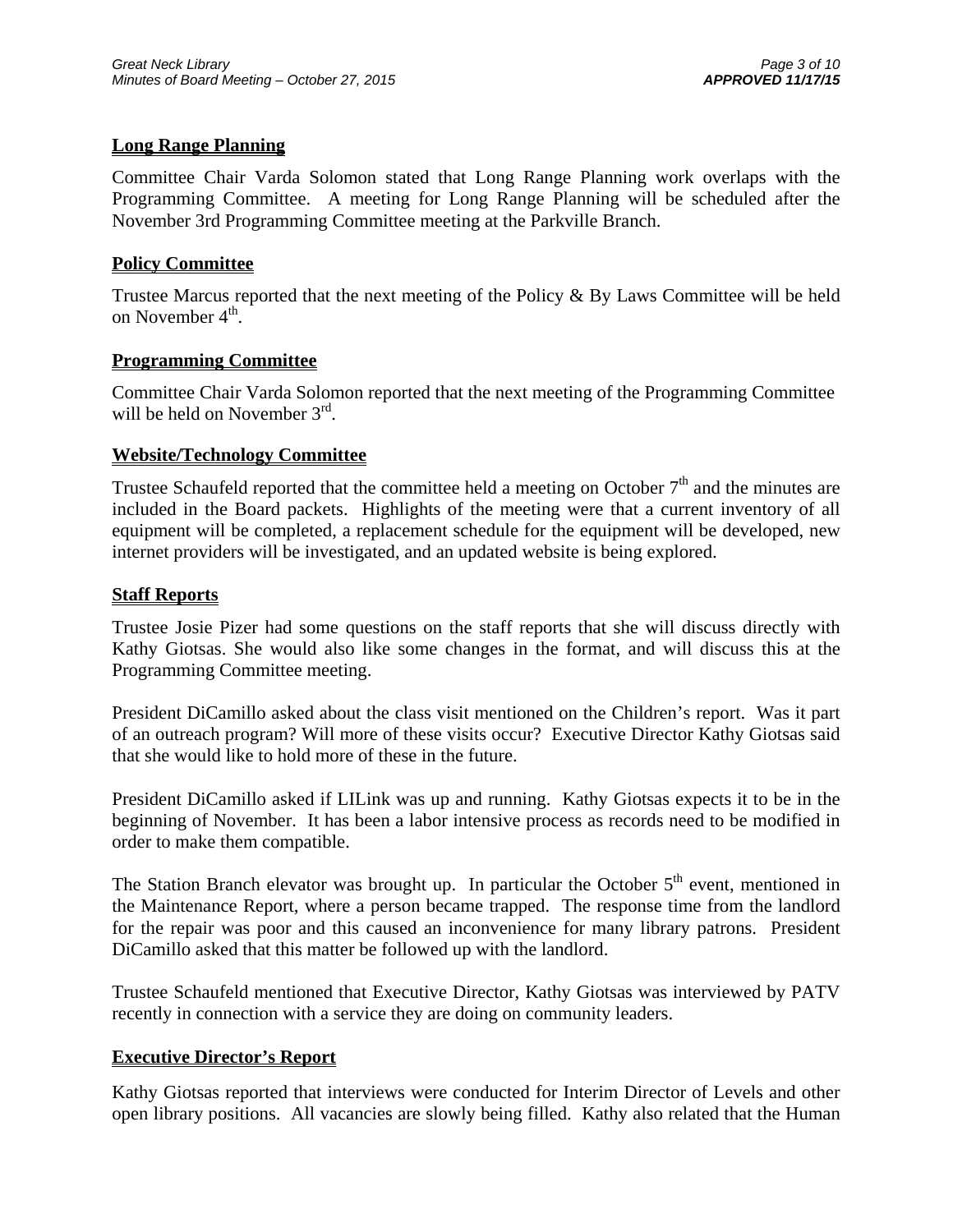Library event that was held last weekend proved interesting and was well received. The staff also worked hard planning for the Chinese New Year.

Text of the Executive Director's written report dated October 22, 2015 below:

#### **Administration**

The month of September I completed my meetings with the Department Heads. The feedback that I received from the Board as well as the staff has provided critical information in the reorganization of the library. Some of the concerns were as follows:

- Departments working as silos
- Lack of cooperation between departments and branches
- More programs provided in the branches
- The voice of the branches being heard

A presentation will be provided at the October meeting to present the reorganization.

Once the reorganization is put in place short term goals and objectives will be put in place for the Executive Director and management. Upon completions of the main library and the Library Strategic Plan we will put in place long term and rolling annual goals and objectives.

I had the opportunity to meet the Superintendent of the Great Neck School District and the BOE Board President at the BOE September meeting. We briefly discussed some partnerships with robotics in the library and other projects that students and parents are interested in participating. I will be meeting with her in October.

We are planning on changing our payroll system to Paychex. We currently use two services to meet a payroll and state reporting needs. Paychex combines everything under one roof. We will also be subscribing to their HR services. This will help fill our HR gap. We did go out to bid for these services and Paychex provided the most services at the lowest cost.

#### Technology

Some of our technology plans are currently being put on hold until we evaluate our current processes. We are hoping to evaluate out technology process in the next two months and develop a Five Year Technology Plan in the next few months. These initiatives will also help us evaluate the Quilt Network and see if it is the right fit for the Great Neck Library.

We are in the process of implementing Wowbrary. We should have it up and running by November. We are also are working on getting LILink up and running by our go live date in November. We will also be training staff on all new technology on Staff Development Day.

We had the Digital Bookmobile from Overdrive visit Great Neck at Parkwood Pool. The event was successful and interest in streaming video was shown. When I attend the New York Library Conference in October I will be investigating and pricing for streaming videos. More and more libraries are pursuing streaming video and it is the next wave.

#### Personnel

We have been interviewing for the Interim Levels Director and have found decided on offering the position to Adam Hinz. He did a great PowerPoint presentation and a STEAM program that he would conduct in levels. He also developed a cost efficient budget to execute the program. The Levels kids also interviewed the candidates were impressed with Mr. Hinz, he was their candidate.

We are currently interviewing for a part time Children's Librarian and hope to have a decision made by the end of October. The full-time Levels position will be filled after Mr. Hinz start to involve him in the interview process.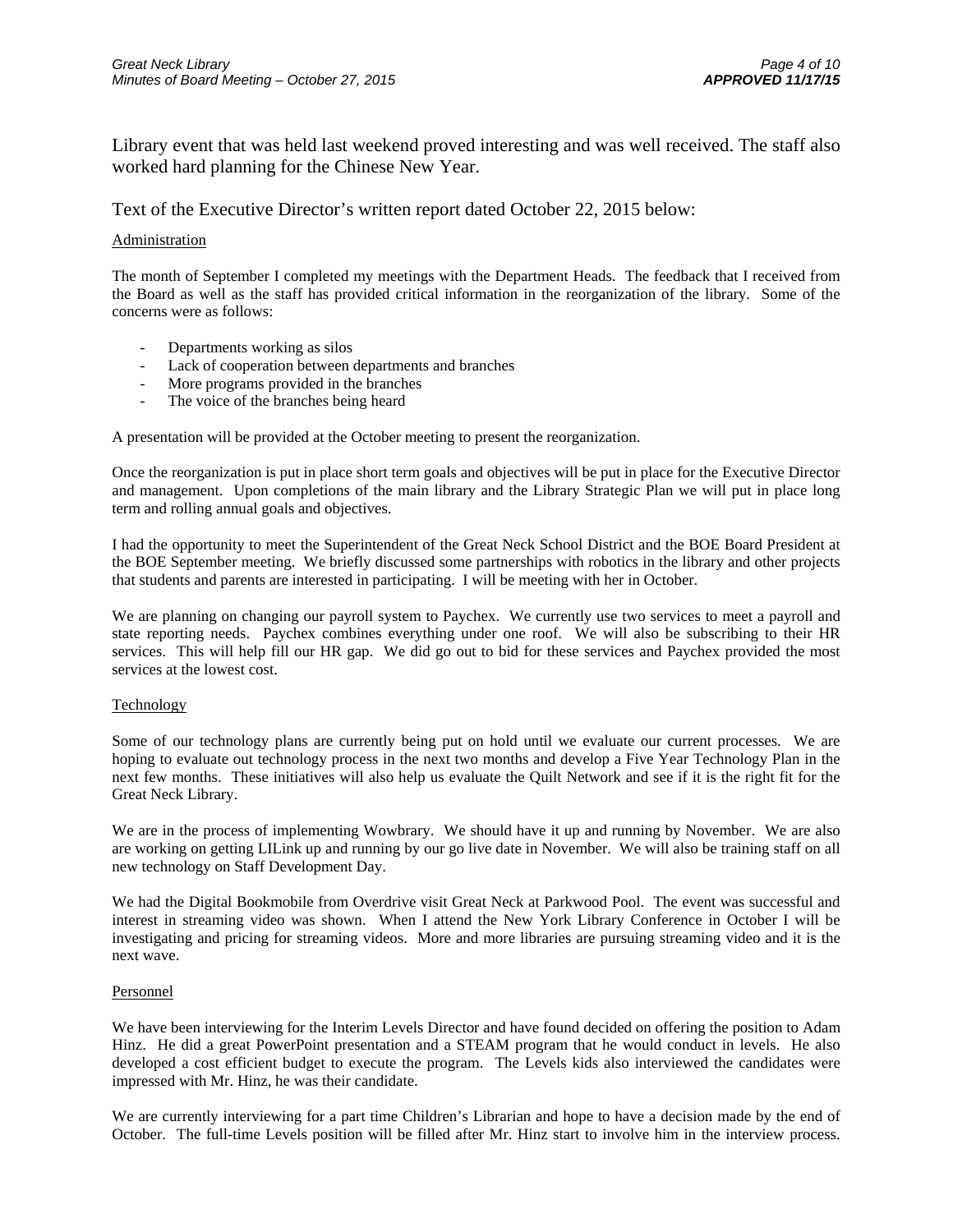We have extended the deadline for the Interim Assistant Director. The current pool of candidates are not sufficient to make a responsible decision.

#### Community Outreach

We have being having programing meeting to find ways to reach out to the community. We have put together several programs that will be successful. The first one that happened in September was the Snoopy event. The library was packed and it was well received by the community. The next thing that we are working on is the street fair. We also purchased bags with the library logo and other promotional materials for the event. Any excess bags we are planning on selling them in the branches. Some patrons prefer a cloth bag that they can reuse instead of a plastic bag.

We are all excited about the Human Library at will be on October  $25<sup>th</sup>$ . Patrons have been asking me questions about the event and were very excited about the event. We have also advertised it on PATV.

We have placed "Suggestion Boxes" at all library location to get feedback from the community. We have started getting suggestions. I will be compiling the suggestions and forwarding them to the board. I will be responding, when appropriate, to the suggestions. So far the suggestions have been very reasonable and logical. It has been a positive move in addressing some of the needs of the community.

#### Building Maintenance

We are still having problems with the Station Branch library as follows:

- Leaks in the ceiling The landlord is in the process of fixing it
	- Window are dirty
	- Lights are out in the staff parking lot
	- The floors are dirty

I have requested that Atty. Fishbein send the landlord a letter to resolve these issues. I will review all these issues and make sure they are resolved by the end of the month.

## **OLD BUSINESS**

#### **Policy Manual Revisions-Third Reading & Vote**

#### **Gift Policy**

#### **SECTION 1200: GIFTS**

All gifts offered to the Library and accepted by it shall become the sole property of the Library. Unless indicated otherwise by written agreement, the Library will have the rights of displaying, using, or lending the same, or of selling or disposing of said gifts. For any cash gift of substantial value, i.e. *\$250* or more, the gift will be formally accepted by the Board at a public meeting. For any cash gift to the Library, the Director's office will send a letter of thanks to the donor.

For any other gift determined to be of substantial value, the gift will be formally accepted by the Board at a public meeting and a letter should be forwarded to the donor indicating a description and the conditions of the Library's acceptance of the gift stated above. The Library Director and the Board of Trustees shall use discretion in accepting any such gift.

Any appraisal of a gift to the Library is the responsibility of the donor. The acceptance of a gift which has been appraised by a third, disinterested party does not in any way imply an endorsement of the appraisal by the Library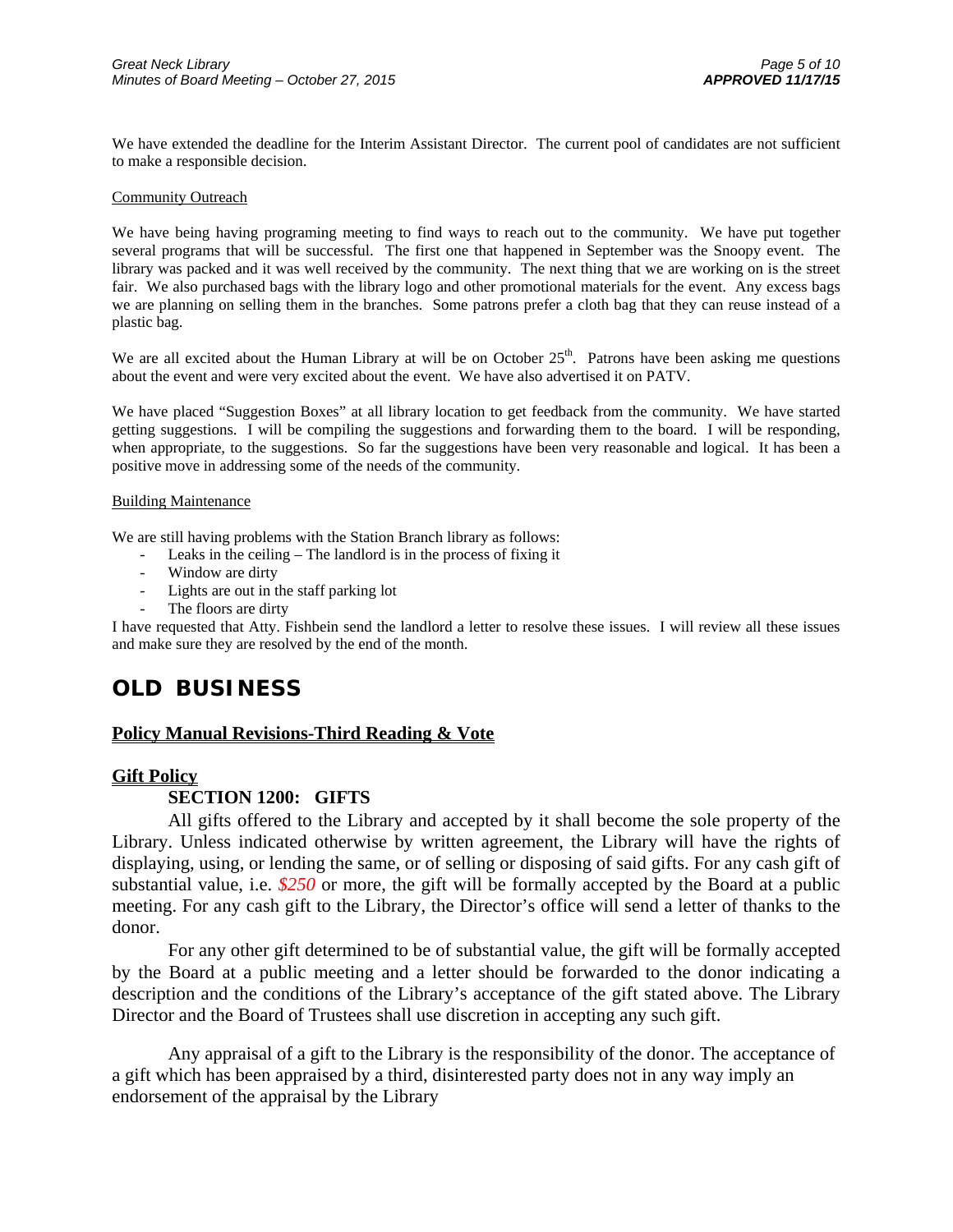*Notwithstanding the value of the gift, all gifts shall be reported to the Public at the next scheduled Board of Trustees Meeting.* 

## **Upon motion by Joel Marcus, seconded by Varda Solomon, and after discussion, it was,**

**RESOLVED,** that the Great Neck Library Board of Trustees accept the changes as outlined to Section 1200 (Gift Policy) and that these changes be incorporated in the Board Policy Manual accordingly.

**VOTE:** Yes – 7 (DiCamillo, Krupski, Solomon, Pizer, Marcus, Fuller, Schaufeld) *MOTION CARRIED UNANIMOUSLY* 

## **Extending Terms of Board Officers**

## **200-30: Board Officers, Election and Responsibilities**

Article IX of the Bylaws states specific duties and responsibilities of Board Officers. In addition, the following shall also be expected of officers:

- President shall confer with the Director in preparation of agendas for all Board meetings;
	- shall, with the Director, inform new Trustees of their duties and responsibilities and the operations of the Library;
	- shall appoint special Board Committees, from volunteer Trustees as necessary, and establish the scope and purpose in the charge of each committee;
- Treasurer(s) shall confer with the Director in preparation of monthly financial reports, budget reporting and investments;
- Secretary shall review monthly minutes of all Board meetings prior to submission to the Board;
	- shall review official minutes of the Board annually for correct and up-to-date records;
	- shall be responsible for maintaining the Board's policy manual with approved policy established by resolution in the minutes.

Officers must be elected by the Board at the Re-organization Meeting of the Library Association. Effective with the 1994 election of Officers:

- 1. The President, Vice President, Secretary and Treasurer shall be elected for one year terms.
- 2. No trustee should be elected to the same office for more than two (2) consecutive years, unless the Board determines that due to exigent circumstances it is in the best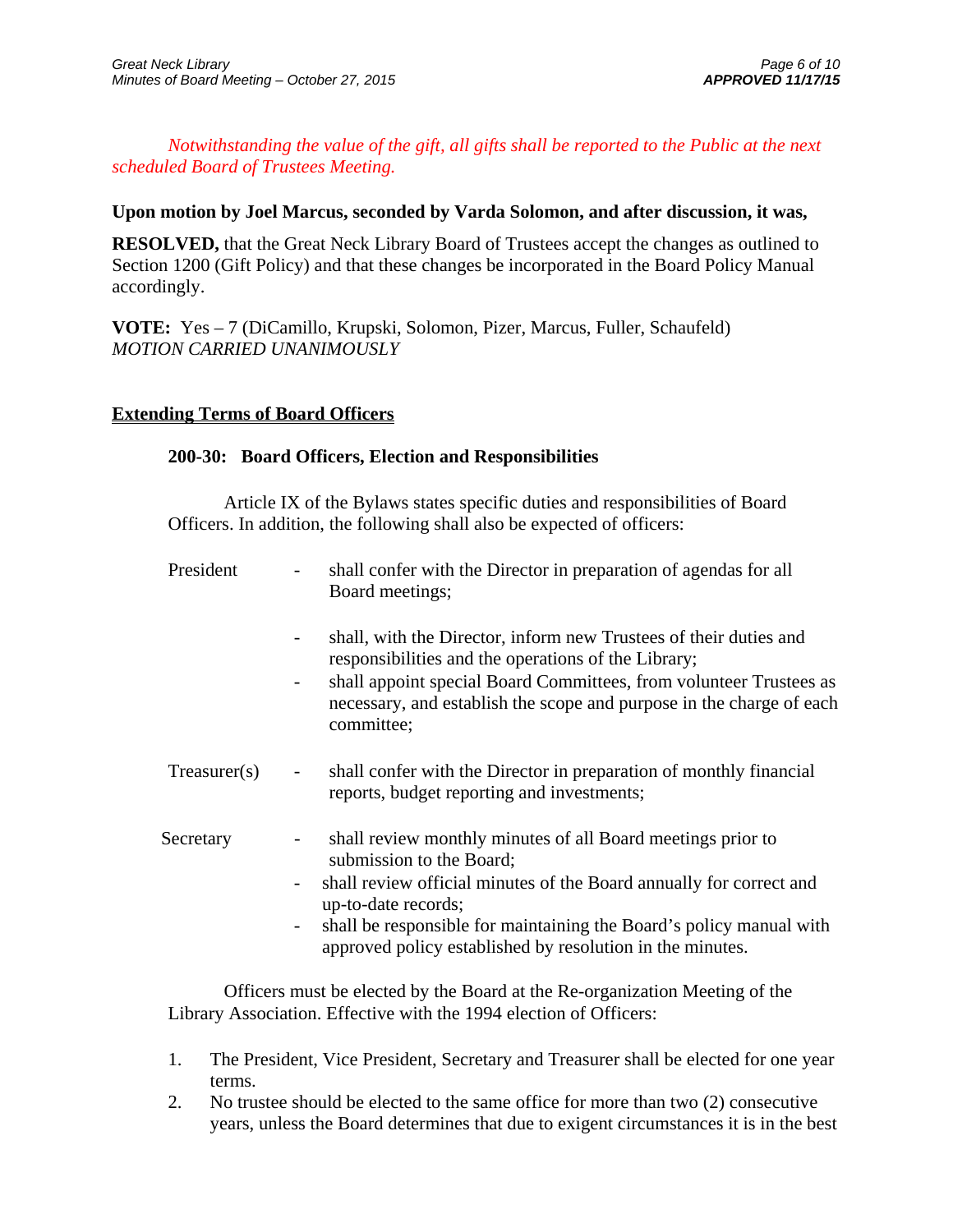interest of the Library to maintain certain officers in their respective positions. Should this be the case, the Board may re-elect a trustee or trustees to the same office. The foregoing Board Policy to allow a *fourth* term will expire by January *2017*. Rev. 9//16/14

Revised 10/24/95; 3/27/01; 2/26/02; 9/16/14

## **Upon motion by Joel Marcus, seconded by Francine Ferrante Krupski, and after discussion, it was,**

**RESOLVED,** that the Great Neck Library Board of Trustees accept the changes as outlined to Section 200-30 (Extending Terms of Board Officers) and that these changes be incorporated in the Board Policy Manual accordingly.

**VOTE:** Yes – 7 (DiCamillo, Krupski, Solomon, Pizer, Marcus, Fuller, Schaufeld) *MOTION CARRIED UNANIMOUSLY* 

## **NEW BUSINESS**

## **Presentation of June 2015 Audited Statements by R.S. Abrams & Co., LLP**

## **Upon motion by Michael Fuller, seconded by Joel Marcus, and after discussion, it was,**

**RESOLVED,** that the Great Neck Library Board of Trustees accept the audited Financial statements and the Auditor's Report for the fiscal year ended June 30, 2015.

Jennifer St. Denis of R.S. Abrams & Co. distributed bound copies and discussed the annual audit report. She noted two financial highlights for this past year: the library implemented GASB 68 to recognize pension liability and also issued bonds to finance the library's building renovation. She also made recommendations for a few procedural changes.

**VOTE:** Yes – 7 (DiCamillo, Krupski, Solomon, Pizer, Marcus, Fuller, Schaufeld) *MOTION CARRIED UNANIMOUSLY* 

*Public Comment: Karen Rubin, Naomi Penner* 

## **Interim Director of Levels**

**Upon motion by Francine Ferrante Krupski, seconded by Robert Schaufeld, and after discussion, it was,** 

**RESOLVED,** that the Great Neck Library Board of Trustees approve the hiring of Adam M. Hinz to the position of Interim Director of Levels, November 2, 2015, at an annual salary of \$69,500.

**VOTE:** Yes – 7 (DiCamillo, Krupski, Solomon, Pizer, Marcus, Fuller, Schaufeld) *MOTION CARRIED UNANIMOUSLY*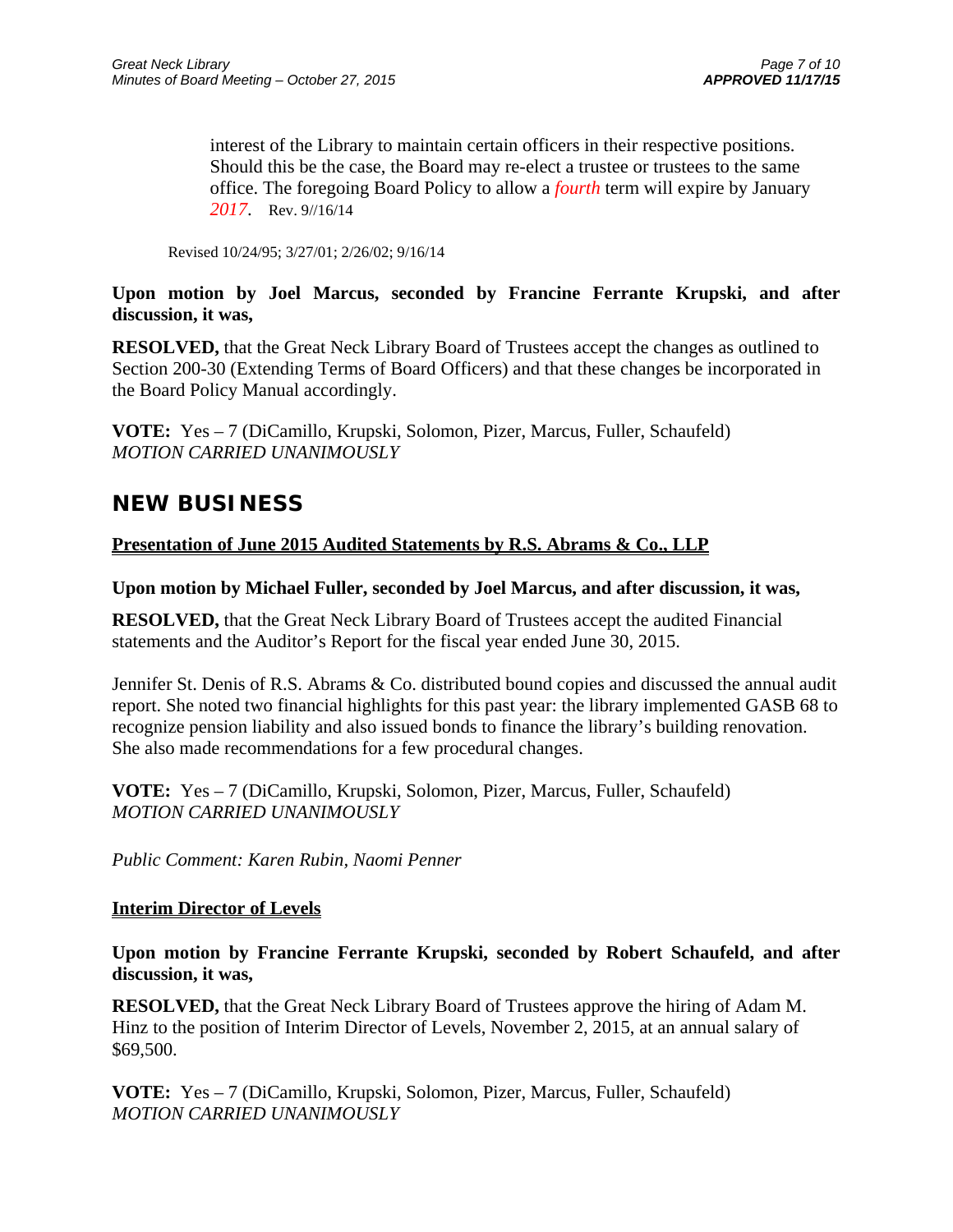*Public Comment: Karen Rubin, Naomi Penner* 

## **RFP for Strategic/Long Range Planning**

### **Upon motion by Varda Solomon, seconded by Joel Marcus, and after discussion, it was,**

**RESOLVED,** that the Great Neck Library Board of Trustees proceed with a Request for Proposal (RFP) for Strategic/Long Range Plan for the Great Neck Library.

**VOTE:** Yes – 7 (DiCamillo, Krupski, Solomon, Pizer, Marcus, Fuller, Schaufeld) *MOTION CARRIED UNANIMOUSLY* 

*Public Comment: Karen Rubin* 

## **Acceptance of a Library IT Specialist**

**Upon motion by Robert Schaufeld, seconded by Francine Ferrante Krupski, and after discussion, it was,** 

**RESOLVED,** that the Great Neck Library Board of proceed in hiring an independent contractor, Colleen Bailie, MLS, to evaluate the IT systems and processes of the Great Neck Library. The cost of the independent contractor should not exceed \$1,000 to be paid from the Computer and Network Consultant line.

**VOTE:** Yes – 7 (DiCamillo, Krupski, Solomon, Pizer, Marcus, Fuller, Schaufeld) *MOTION CARRIED UNANIMOUSLY* 

## **RFP Five Year Technology Plan**

## **Upon motion by Robert Schaufeld, seconded by Josie Pizer, and after discussion, it was,**

**RESOLVED,** that the Great Neck Library Board of Trustees proceed with a Request for Proposal (RFP) for a Five Year Technology Plan for the Great Neck Library.

**VOTE:** Yes – 7 (DiCamillo, Krupski, Solomon, Pizer, Marcus, Fuller, Schaufeld) *MOTION CARRIED UNANIMOUSLY* 

*Public Comment: Marianna Wohlgemuth* 

## **Approve/Ratify the Approval of Four (4) Construction Change Order Requests**

## **Upon motion by Francine Ferrante Krupski, seconded by Varda Solomon, and after discussion, it was,**

**RESOLVED,** that the Great Neck Library Board of Trustees approve / ratify the approval of the following Change Order Requests in accordance with Procedures for Approval for Construction Contracts approved by the Great Neck Library Board of Trustees on May 20, 2014, and amended March 24, 2015, for: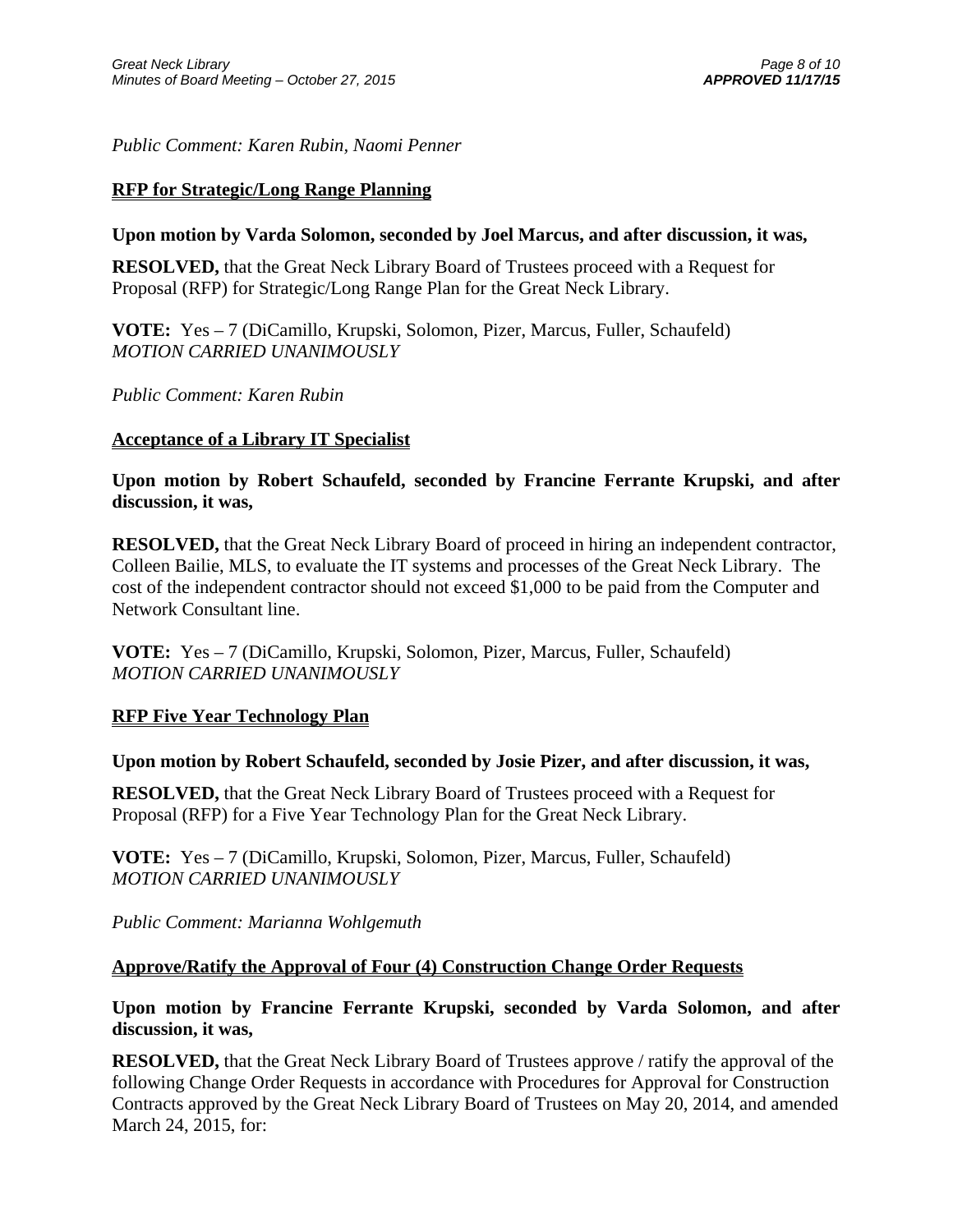- 1. Change Order #12 (VRD #25) for the creation of a dedicated Elevator Machine Room from within the existing Mechanical Room, as submitted by VRD, in an amount not to exceed \$11,000; such funds to be taken from the contingency line in the construction budget;
- 2. Change Order #13 (VRD # 28) for the relocation and enclosure of an existing storm pipe in the Children's Library, as submitted by VRD, in an amount not to exceed \$8,100; such funds to be taken from the contingency line in the construction budget;
- 3. Change Order #14 (VRD #30) for furring and sheetrock of the Children's Library wall from which wood paneling was removed and found to have been affixed directly to the existing wall, as submitted by VRD, in the amount of \$7,102.50; such funds to be taken from the contingency line in the construction budget;
- 4. Change Order #15 (VRD #40) to change the Handicap Lift in Levels from what was specified as an inclined wheelchair lift to a vertical wheelchair lift, as submitted by VRD, in the amount of \$3,215.65; such funds to be taken from the contingency line in the construction budget.

**VOTE:** Yes – 7 (DiCamillo, Krupski, Solomon, Pizer, Marcus, Fuller, Schaufeld) *MOTION CARRIED UNANIMOUSLY* 

## **Paychex Payroll/HR Proposal**

## **Upon motion by Michael Fuller, seconded by Robert Schaufeld, and after discussion, it was,**

**RESOLVED,** that the Great Neck Library Board of Trustees authorize the Executive Director to contract with Paychex, Inc. to provide payroll processing, tax remittance, time and attendance, ACA compliance, and full HR Solutions services as per their proposal dated September 22, 2015, at an initial monthly cost of \$4,336 plus a one time set-up fee of \$3,150. Within a year, and as soon as possible, the full HR Solutions product will be replaced with their HR Online product, and the monthly cost will be reduced to \$1,140. This will be charged to the Payroll Processing line of the Operating Budget.

**VOTE:** Yes – 7 (DiCamillo, Krupski, Solomon, Pizer, Marcus, Fuller, Schaufeld) *MOTION CARRIED UNANIMOUSLY* 

## **Secretary's Report on Election Results**

Secretary Varda Solomon reported the October 26, 2015 election results. One hundred twenty five (125) voters in total, including proxies, as follows:

Board of Trustees-Four Year Term Ending January 2020 to fill seat currently held by Francine Ferrante Krupski; **Francine Ferrante Krupski-102 Votes** 

Nominating Committee-Three Year Term Ending January 2019 to fill seat currently held by Stacee Bernstein; **Donald Panetta-116 Votes** 

Nominating Committee-Three Year Term Ending January 2019 to fill seat currently